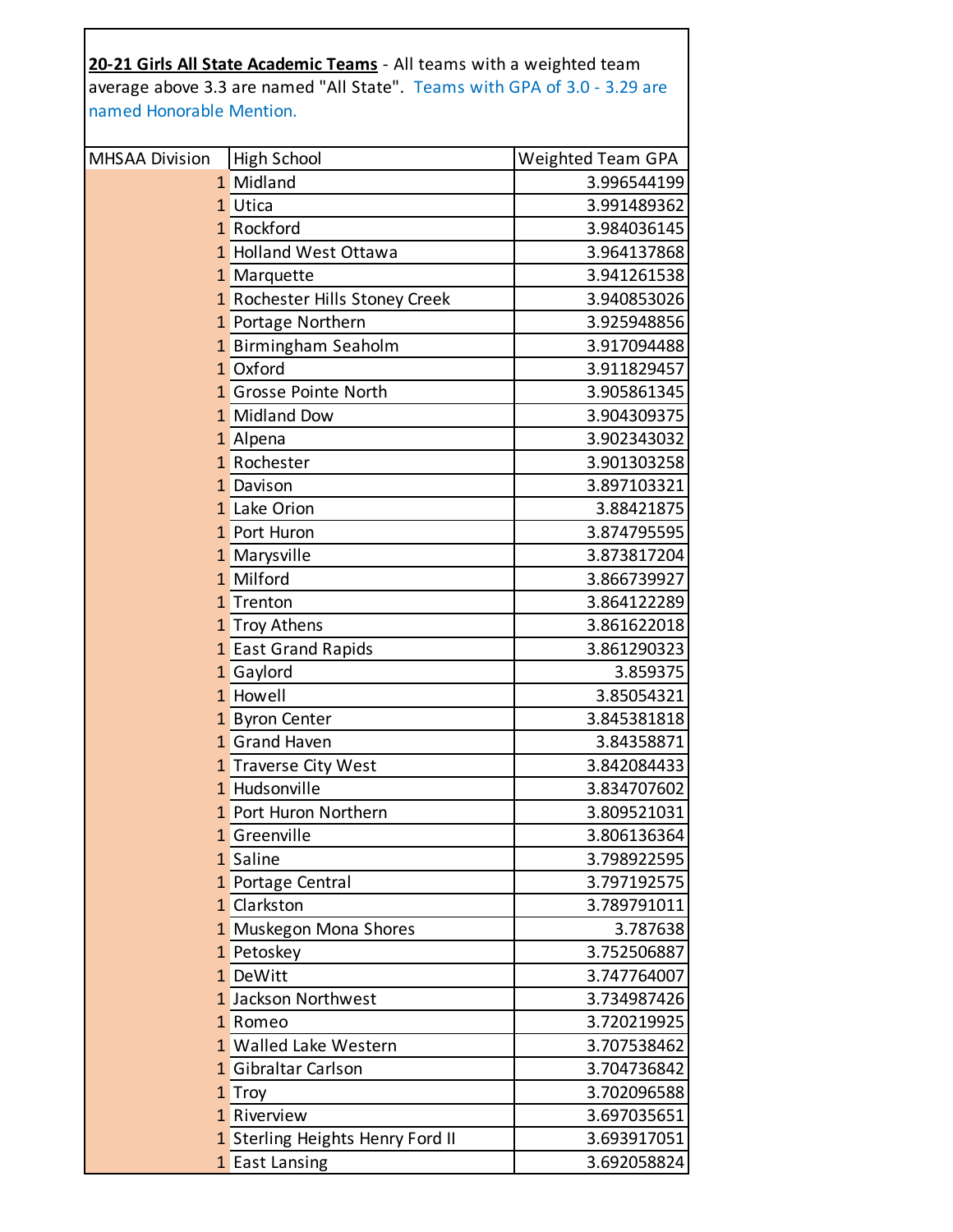| 1 Coldwater                                           | 3.690043127 |
|-------------------------------------------------------|-------------|
| 1 Dexter                                              | 3.683373494 |
| 1 Cedar Springs                                       | 3.680719885 |
| 1 Walled Lake Northern                                | 3.676825397 |
| 1 St Johns                                            | 3.676345409 |
| 1 Livonia Franklin                                    | 3.676049383 |
| 1 Richland Gull Lake                                  | 3.663184739 |
| 1 Caledonia                                           | 3.658609756 |
| 1 St Joseph                                           | 3.649482524 |
| 1 Bay City Western                                    | 3.649057022 |
| 1 Fair Haven Anchor Bay                               | 3.643063559 |
| 1 Macomb Dakota                                       | 3.642413793 |
| 1 Farmington Hills Mercy                              | 3.642088975 |
| 1 Mt Pleasant                                         | 3.638030303 |
| 1 Lowell                                              | 3.634686347 |
| 1 South Lyon East                                     | 3.630907631 |
| 1 Royal Oak                                           | 3.616564797 |
| 1 Northville                                          | 3.612574877 |
| 1 Okemos                                              | 3.600067374 |
| 1 Farmington Hills North Farmington                   | 3.57        |
| 1 Sterling Heights                                    | 3.566666667 |
| 1 Linden                                              | 3.547693829 |
| 1 Hartland                                            | 3.531563825 |
| 1 Harrison Township LAnse Creuse                      | 3.497298701 |
| 1 Brighton                                            | 3.47266129  |
| 1 Waterford Mott                                      | 3.461727921 |
| 1 Berkley                                             | 3.458884422 |
| 1 Holland                                             | 3.412324213 |
| 1 Bay City Central                                    | 3.406895833 |
| 1 St Clair Shores Lakeview                            | 3.38691939  |
| 1 Plymouth                                            | 3.361433702 |
| 1 Sturgis                                             | 3.265363128 |
| 1 Roseville                                           | 3.100735632 |
| 2 Pontiac Notre Dame Prep                             | 3.968571429 |
| Lansing Catholic<br>2                                 | 3.966666667 |
| 2 Comstock Park                                       | 3.944443243 |
| Ovid-Elsie<br>2                                       | 3.929047619 |
| Montague<br>2                                         | 3.923053204 |
| <b>Flint Powers Catholic</b><br>2                     | 3.918690808 |
| <b>Stanton Central Montcalm</b><br>2                  | 3.915555556 |
| Spring Lake<br>2                                      | 3.900381667 |
| Ortonville-Brandon<br>2                               | 3.890217016 |
| $\overline{2}$<br>Newaygo                             | 3.871349206 |
| 2 Big Rapids                                          | 3.867164179 |
| <b>Grand Rapids South Christian</b><br>$\overline{2}$ | 3.85729902  |
| Macomb Lutheran North<br>2                            | 3.857212623 |
| 2<br>Clare                                            | 3.852981752 |
| 2 Warren Regina                                       | 3.851321586 |
| <b>Three Rivers</b><br>2                              | 3.84963964  |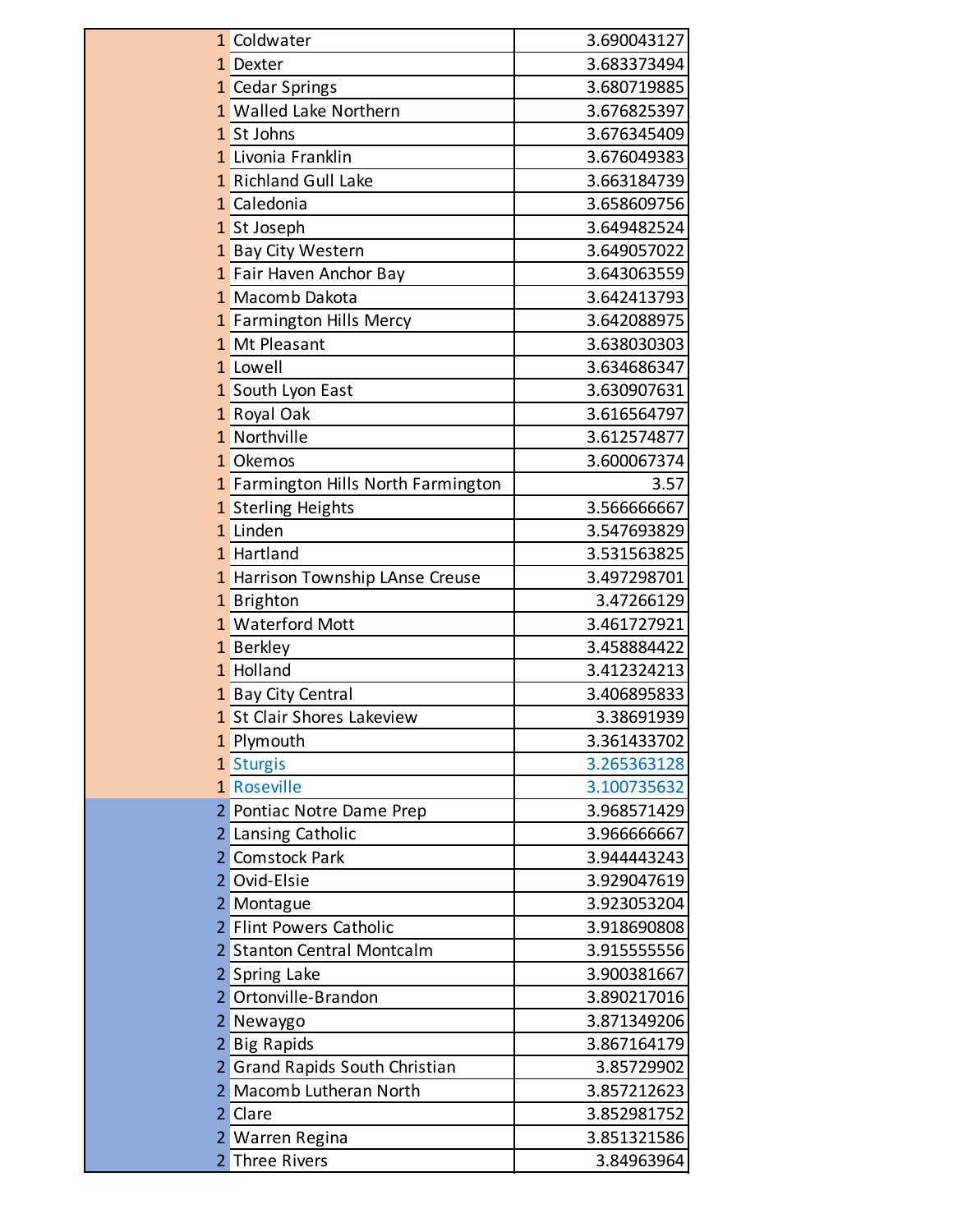|                | <b>Grand Rapids Christian</b>     | 3.843738095 |
|----------------|-----------------------------------|-------------|
| 2              | Williamston                       | 3.841446319 |
| 2              | Ionia                             | 3.838897959 |
| 2              | Jonesville                        | 3.834535714 |
|                | Gladstone                         | 3.830474282 |
| 2              | Ann Arbor Gabriel Richard         | 3.82167002  |
| 2              | Plainwell                         | 3.809772523 |
| $\overline{2}$ | Yale                              | 3.805882353 |
| 2              | Freeland                          | 3.805449824 |
| 2              | <b>Midland Bullock Creek</b>      | 3.799981481 |
| 2              | Grosse Ile                        | 3.793499541 |
| 2              | Ludington                         | 3.780372843 |
|                | Parma Western                     | 3.777217391 |
| 2              | Cadillac                          | 3.76990738  |
| 2              | Portland                          | 3.765643045 |
| 2              | Clawson                           | 3.765       |
|                | Saginaw Swan Valley               | 3.757568966 |
| $\overline{2}$ | <b>Flat Rock</b>                  | 3.756374142 |
| 2              | Armada                            | 3.750874429 |
|                | West Branch Ogemaw Heights        | 3.744528302 |
| 2              | Clio                              | 3.744288321 |
| 2              | <b>Holland Christian</b>          | 3.726736468 |
| 2              | Tecumseh                          | 3.726134454 |
| 2              | Gladwin                           | 3.720335092 |
|                | Madison Heights Lamphere          | 3.714529915 |
| 2              | Houghton                          | 3.714136808 |
|                | Chesaning                         | 3.710091291 |
| 2              | Onsted                            | 3.709429787 |
|                | Boyne City                        | 3.708103189 |
| $\overline{2}$ | <b>Battle Creek Harper Creek</b>  | 3.70442561  |
| 2              | <b>Birch Run</b>                  | 3.703592593 |
| 2              | Marshall                          | 3.70284963  |
| 2              | <b>Niles</b>                      | 3.700645402 |
| 2              | Hopkins                           | 3.698585086 |
| 2              | Hamilton                          | 3.697017343 |
| 2              | Benzonia Benzie Central           | 3.688971047 |
| 2              | Whitehall                         | 3.675661157 |
| 2              | Sparta                            | 3.668142857 |
|                | Ada Forest Hills Eastern          | 3.66476506  |
| 2              | Fremont                           | 3.664185567 |
| 2              | Chelsea                           | 3.662941176 |
| 2              | Kingsley                          | 3.661293588 |
| 2              | Manistee                          | 3.659591837 |
| 2              | Lake Odessa Lakewood              | 3.658178082 |
| 2              | Almont                            | 3.652441259 |
| 2              | Hudsonville Unity Christian       | 3.643919492 |
|                | Linden Lake Fenton                | 3.639636364 |
| 2              | <b>Marine City</b>                | 3.639444444 |
|                | <b>Grand Rapids West Catholic</b> | 3.631085052 |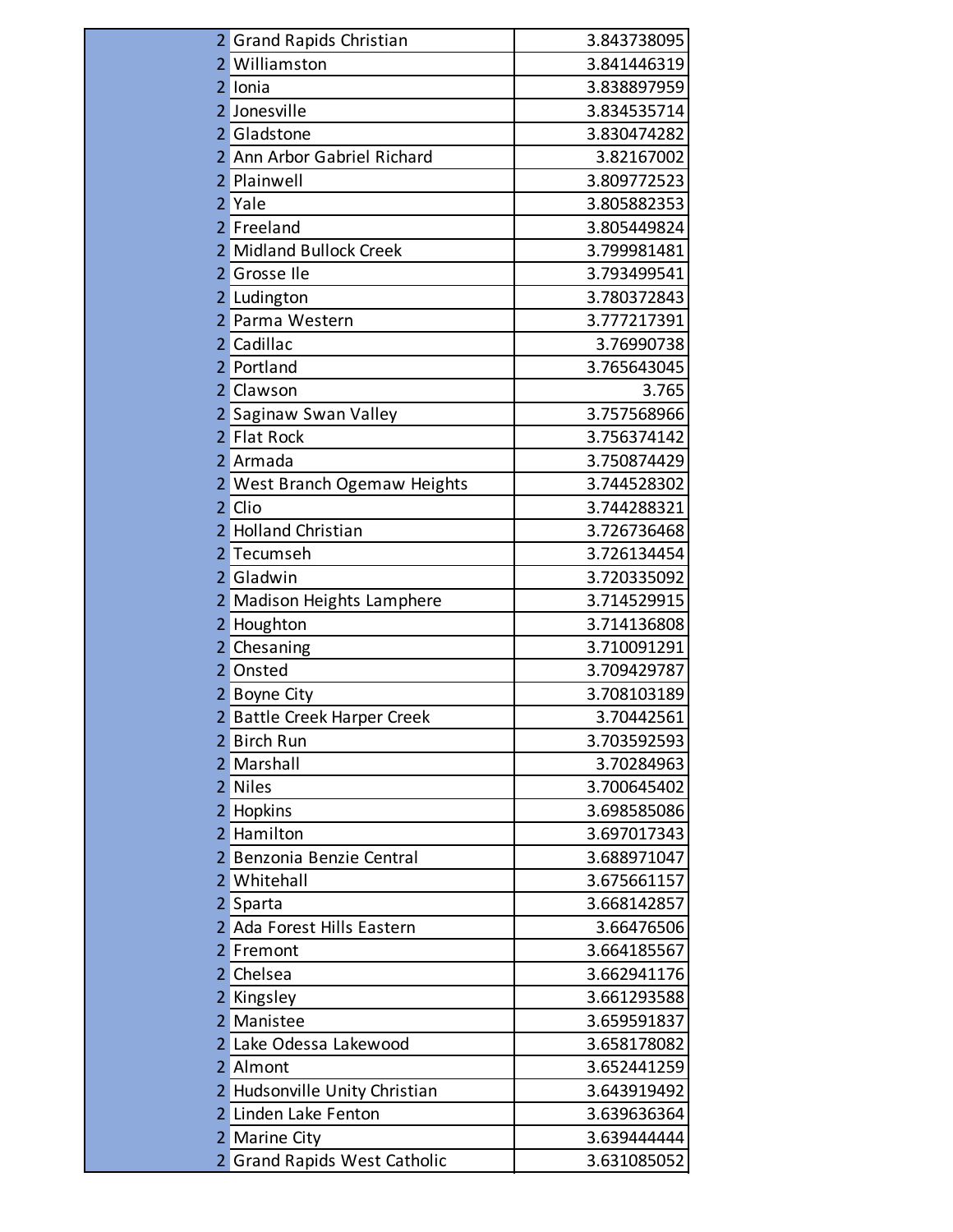| 2 | Vicksburg                               | 3.62849359  |
|---|-----------------------------------------|-------------|
|   | 2 Sault Ste Marie                       | 3.627272727 |
|   | 2 Goodrich                              | 3.612028986 |
|   | 2 Battle Creek Pennfield                | 3.604318376 |
|   | 2 Frankenmuth                           | 3.597276699 |
|   | 2 Edwardsburg                           | 3.589341564 |
|   | 2 Fruitport                             | 3.587134048 |
|   | 2 Imlay City                            | 3.583704375 |
|   | 2 South Haven                           | 3.574893506 |
|   | 2 Grand Rapids West MI Aviation         | 3.565134707 |
|   | 2 Dowagiac                              | 3.553172986 |
|   | 2 Constantine                           | 3.546275676 |
| 2 | Allendale                               | 3.537372549 |
|   | 2 Grant                                 | 3.537361702 |
| 2 | Buchanan                                | 3.519618182 |
|   | 2 Grayling                              | 3.457790143 |
| 2 | St Clair                                | 3.438717241 |
|   | 2 Essexville Garber                     | 3.361533019 |
|   | 2 Harper Woods Chandler Park Acad       | 3.360878906 |
|   | 2 Bay City John Glenn                   | 3.329616123 |
|   | 2 Berrien Springs                       | 3.272165022 |
|   | 2 Eaton Rapids                          | 3.228142857 |
| 3 | Grandville Calvin Christian             | 3.947431579 |
| 3 | Traverse City St Francis                | 3.918553846 |
| 3 | <b>Harbor Beach</b>                     | 3.912887006 |
| 3 | Adrian Lenawee Christian                | 3.904509069 |
| 3 | Manton                                  | 3.879608466 |
| 3 | Oscoda                                  | 3.875945455 |
| 3 | Maple City Glen Lake                    | 3.865777778 |
| 3 | Negaunee                                | 3.863378136 |
| 3 | St Ignace LaSalle                       | 3.848275463 |
| 3 | <b>Houghton Lake</b>                    | 3.8392625   |
| 3 | <b>Adrian Madison</b>                   | 3.835441561 |
| 3 | <b>Kent City</b>                        | 3.832123853 |
| 3 | <b>Morley Stanwood</b>                  | 3.825927778 |
| 3 | Jackson Lumen Christi                   | 3.819048889 |
| 3 | McBain                                  | 3.815281461 |
| 3 | Madison Heights Bishop Foley            | 3.814767442 |
| 3 | New Lothrop                             | 3.80747125  |
| 3 | Reading                                 | 3.805576923 |
| 3 | Pewamo-Westphalia                       | 3.7990401   |
| 3 | Bloomingdale                            | 3.796509434 |
| 3 | Michigan Center                         | 3.785722874 |
| 3 | Kalamazoo Hackett                       | 3.785620767 |
| 3 | <b>Wyoming Potter's House Christian</b> | 3.777068966 |
| 3 | <b>Elk Rapids</b>                       | 3.775070028 |
| 3 | Royal Oak Shrine Catholic               | 3.771609403 |
| 3 | Kalamazoo Christian                     | 3.76601467  |
| 3 | Homer                                   | 3.763281593 |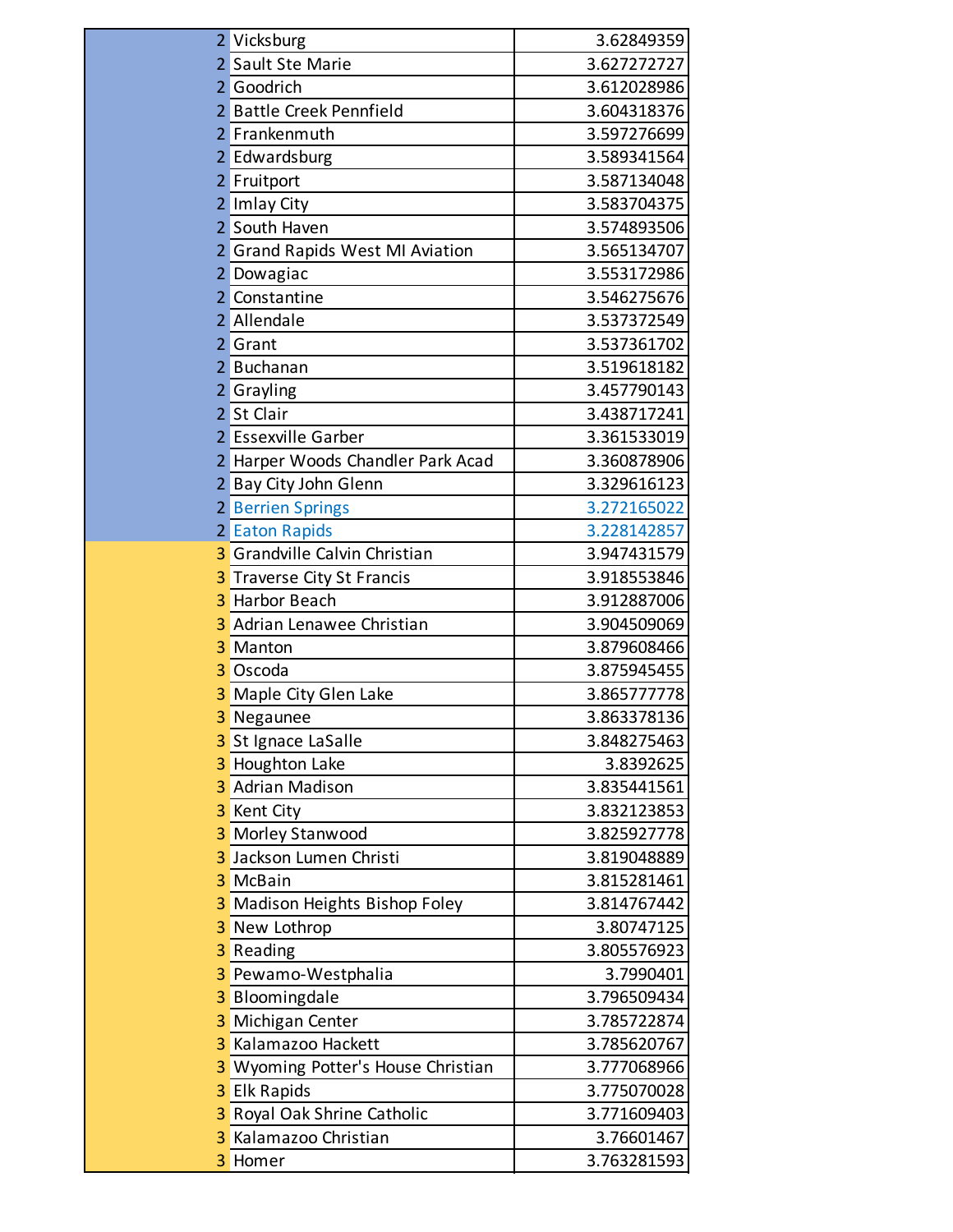| 3 | Memphis                             | 3.759444444 |
|---|-------------------------------------|-------------|
| 3 | Sandusky                            | 3.754494774 |
| 3 | Byron                               | 3.718167956 |
| 3 | <b>Bronson</b>                      | 3.711705179 |
| 3 | <b>Beal City</b>                    | 3.697741117 |
| 3 | Hemlock                             | 3.694575342 |
| 3 | Rochester Hills Lutheran Northwest  | 3.672612086 |
| 3 | Schoolcraft                         | 3.669721793 |
| 3 | Saginaw Valley Lutheran             | 3.667188329 |
| 3 | Gwinn                               | 3.667160763 |
| 3 | Ishpeming                           | 3.655204518 |
| 3 | <b>Grass Lake</b>                   | 3.650404348 |
| 3 | Marcellus                           | 3.644024306 |
| 3 | Bath                                | 3.630750742 |
| 3 | Johannesburg-Lewiston               | 3.628073214 |
| 3 | Farwell                             | 3.6245      |
| 3 | Menominee                           | 3.619392034 |
| 3 | Shelby                              | 3.615513874 |
| 3 | LeRoy Pine River                    | 3.613893548 |
| 3 | Springport                          | 3.612286432 |
| 3 | Muskegon Western Michigan Christia  | 3.611890446 |
| 3 | Charlevoix                          | 3.609588235 |
| 3 | Saugatuck                           | 3.595738861 |
| 3 | Roscommon                           | 3.595555556 |
| 3 | Kimball Landmark Academy            | 3.59222449  |
| 3 | Bridgman                            | 3.579926471 |
| 3 | Lake City                           | 3.574119774 |
| 3 | Manchester                          | 3.5566875   |
| 3 | <b>Grand Rapids Wellspring Prep</b> | 3.550226726 |
| 3 | <b>Brown City</b>                   | 3.538407025 |
| 3 | <b>Sand Creek</b>                   | 3.535150847 |
| 3 | Hartford                            | 3.528461538 |
| 3 | Lincoln Alcona                      | 3.521865935 |
| 3 | Gobles                              | 3.471389578 |
| 3 | <b>Ishpeming Westwood</b>           | 3.465348123 |
| 3 | Ithaca                              | 3.446153846 |
| 3 | Watervliet                          | 3.439545455 |
| 3 | <b>Delton Kellogg</b>               | 3.437230088 |
| 3 | Vermontville Maple Valley           | 3.424471591 |
| 3 | Otisville LakeVille Memorial        | 3.423083333 |
| 3 | Ypsilanti Arbor Prep                | 3.389019608 |
| 3 | Scottville Mason County Central     | 3.382332702 |
| 3 | Saranac                             | 3.369600641 |
| 3 | Niles Brandywine                    | 3.367239446 |
| 3 | Marlette                            | 3.324034188 |
| 3 | <b>Rogers City</b>                  | 3.27021164  |
| 3 | <b>Redford Westfield Prep</b>       | 3.265872093 |
| 3 | Fennville                           | 3.079725191 |
|   | 4 Westland Huron Valley Lutheran    | 3.919939394 |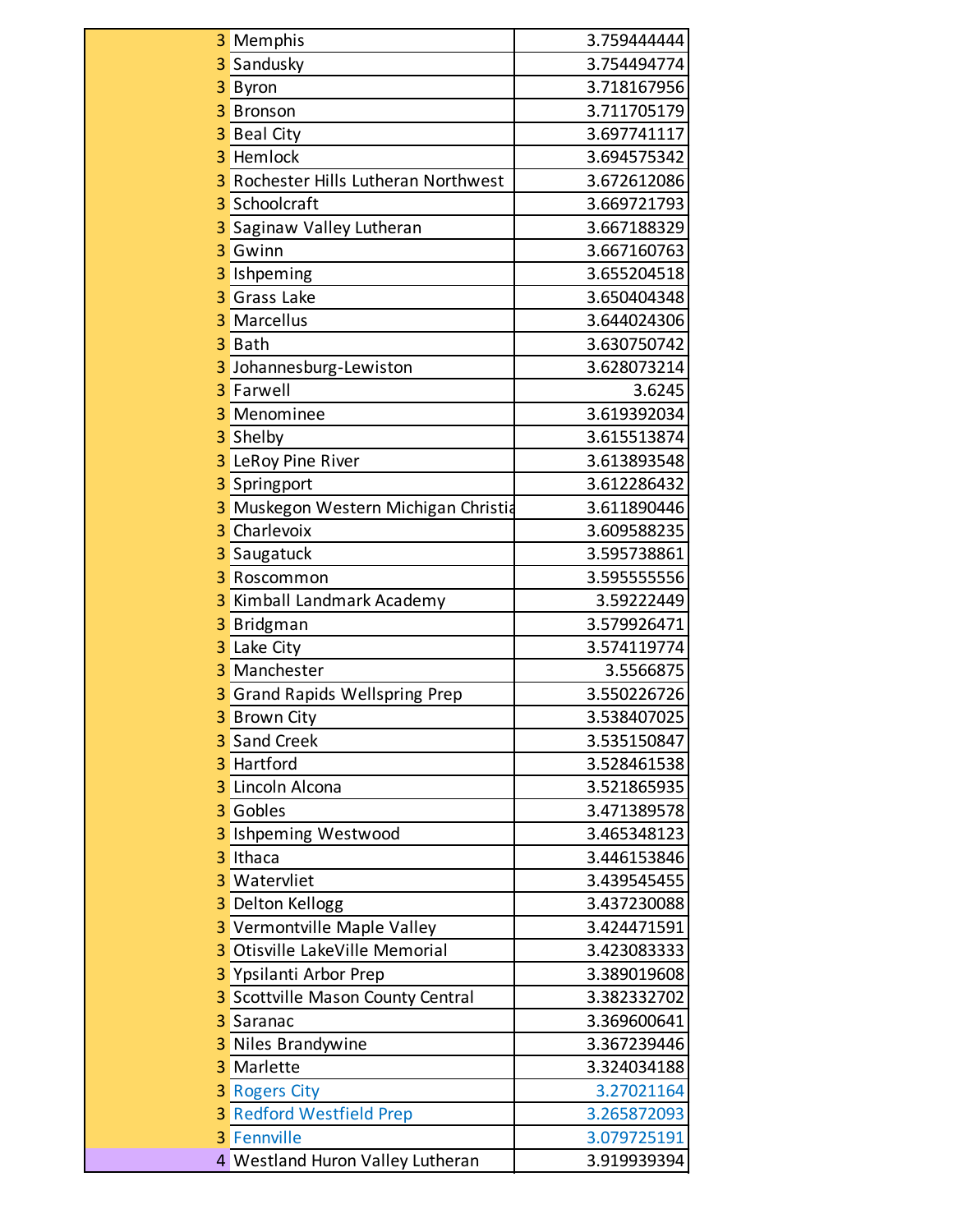|   | 4 Midland Calvary Baptist            | 3.918522307 |
|---|--------------------------------------|-------------|
|   | 4 Pentwater                          | 3.91625     |
|   | 4 Portland St Patrick                | 3.892363636 |
|   | 4 Battle Creek Calhoun Christian     | 3.883320325 |
|   | 4 Lansing Christian                  | 3.86703681  |
|   | 4 Rock Mid Peninsula                 | 3.866       |
|   | 4 Dryden                             | 3.864708738 |
|   | 4 Mendon                             | 3.851115702 |
|   | 4 Westland Lutheran Westland         | 3.840934615 |
|   | 4 Middleton Fulton                   | 3.838181818 |
|   | 4 Battle Creek St Philip             | 3.834945455 |
|   | 4 Muskegon Catholic Central          | 3.822138804 |
|   | 4 Coleman                            | 3.821363454 |
|   | 4 Deckerville                        | 3.821180328 |
|   | 4 Sterling Heights Parkway Christian | 3.79        |
|   | 4 St Joseph Michigan Lutheran        | 3.789708447 |
|   | 4 Martin                             | 3.789393939 |
|   | 4 Fife Lake Forest Area              | 3.788991098 |
|   | 4 Brethren                           | 3.782597403 |
|   | 4 Clarkston Everest Collegiate       | 3.781233244 |
|   | 4 Ubly                               | 3.761519647 |
|   | 4 Saginaw Michigan Lutheran Seminar  | 3.748070557 |
|   | 4 Manistee Catholic Central          | 3.741414815 |
|   | 4 Morrice                            | 3.73625     |
|   | 4 Auburn Hills Oakland Christian     | 3.727410058 |
|   | 4 Saginaw Nouvel                     | 3.7265625   |
|   | 4 Colon                              | 3.709759459 |
|   | 4 Vestaburg                          | 3.700371703 |
|   | 4 Fruitport Calvary Christian        | 3.699671326 |
|   | 4 Lake Leelanau St Mary              | 3.668560976 |
|   | 4 Kinde-North Huron                  | 3.663064516 |
|   | 4 Hillsdale Academy                  | 3.650296843 |
|   | 4 Onekama                            | 3.640603015 |
|   | 4 Indian River Inland Lakes          | 3.638351242 |
|   | 4 Rudyard                            | 3.636439394 |
|   | 4 Leland                             | 3.608143537 |
|   | 4 Mackinaw City                      | 3.607028099 |
|   | 4 Pickford                           | 3.594774495 |
|   | 4 Bellaire                           | 3.581069219 |
|   | 4 McBain Northern Michigan Christian | 3.580503441 |
|   | 4 Kingston                           | 3.567610063 |
| 4 | Hale                                 | 3.556863636 |
|   | 4 Webberville                        | 3.549501661 |
|   | 4 Munising                           | 3.538435754 |
|   | 4 Plymouth Christian                 | 3.530375427 |
|   | 4 Ewen-Trout Creek                   | 3.520384615 |
|   | 4 St Joseph Lake Michigan Catholic   | 3.478844595 |
|   | 4 Athens                             | 3.453991071 |
|   | 4 Wyoming West Michigan Lutheran     | 3.412810769 |